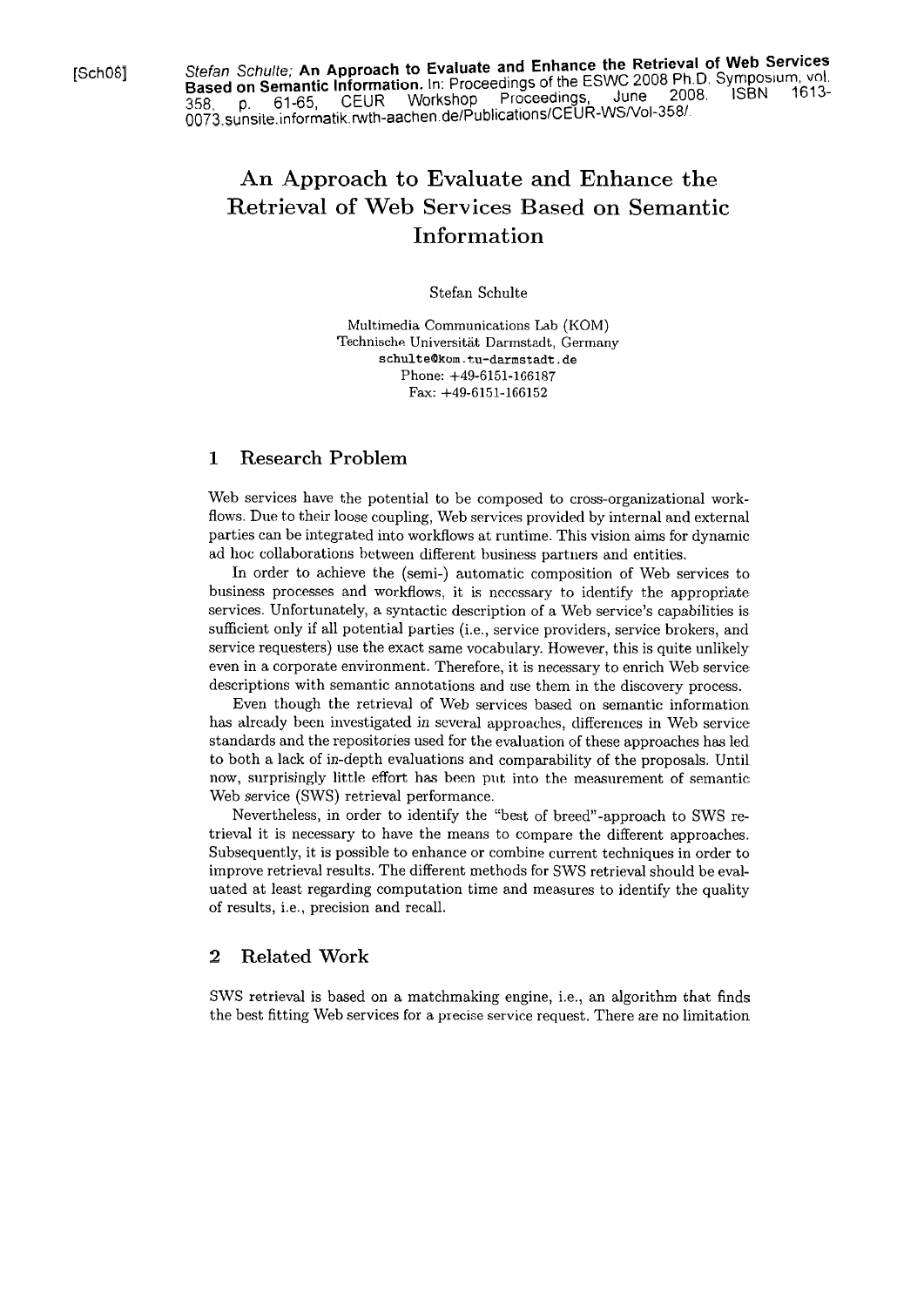regarding how this algorithm is actually implemented, the form of the request, the number and the sequence of "best fitting" services, or which service feature is retrieved. Several authors have proposed different kinds of matchmaking based on the degree of conformity between the requests and Web service descriptions. In most cases, service requests are expressed as Web service descriptions that perfectly meet the requests; a query in terms of keywords or the ability to browse a service repository are not provided. Hence, it is necessary to identify the inputs and outputs of the Web service which fits perfectly, thereby making it more difficult for uninformed users to find appropriate services.

An obvious approach to SWS matchmaking has been proposed, i.e., by [8] and [5] with the matching of capabilities: A service is deemed to be of use for a requester if all outputs requested are matched by the outputs advertised and if all inputs needed by the service advertised can be covered by the inputs provided by the requester. Matches between inputs/outputs requested and advertised are categorized into exact, plug in, subsumes, and fail matches [5]. Thus, it is possible to arrange services by the degree to which they match the inputs/outputs requested.

The four categories mentioned may also be employed to measure the degree to which an advertised Web service can meet a request. A detailed implementation of this approach is presented in [4]. The authors enhance the four mentioned categories by *intersection*. However, it is not possible to assess, for example, which of two plug-ins better meets a request. Xu et al. propose the use of semantic distances between concepts in an ontology which extends this categorization and introduces a feasibility to rank Web service [9]. Klusch et al. enhance the frequently applied logic-based approaches with content-based information retrieval  $[1].$ 

Regarding the evaluation of approaches to SWS matchmaking, most researchers fall back on their own Web service data sets. Consequently, this constrains the ability to compare evaluation results. To overcome this issue, the research community has come up with different contests in which researchers can bring in their approaches for such evaluations.

The S3 Matchmaker Contest adopts the OWLS-TC2 test data set [2]. As its name implies, this constrains the deployment of Non-OWL-S algorithms. Even though OWLS-TC2 can be regarded as a state-of-the-art test data set at the moment, it lacks real world examples and the semantic richness of Web services **[3].** It is planned to include WSDL-S/SAWSDL and WSML test data sets and approaches in the next executions of this contest, but even then it would "only" be possible to compare one SAWSDL-based approach to another SAWSDL-based approach etc.

The Semantic Web Service Challenge is currently the most established contest and has been carried out several times since 2006. Its aim is to develop a test bed for different matchmaking frameworks. Hence, this contest is independent of Web service standards. All scrvices are only spccificd by natural language descriptions and hence must be adopted to the matchmaking approach at hand  $[6]$ .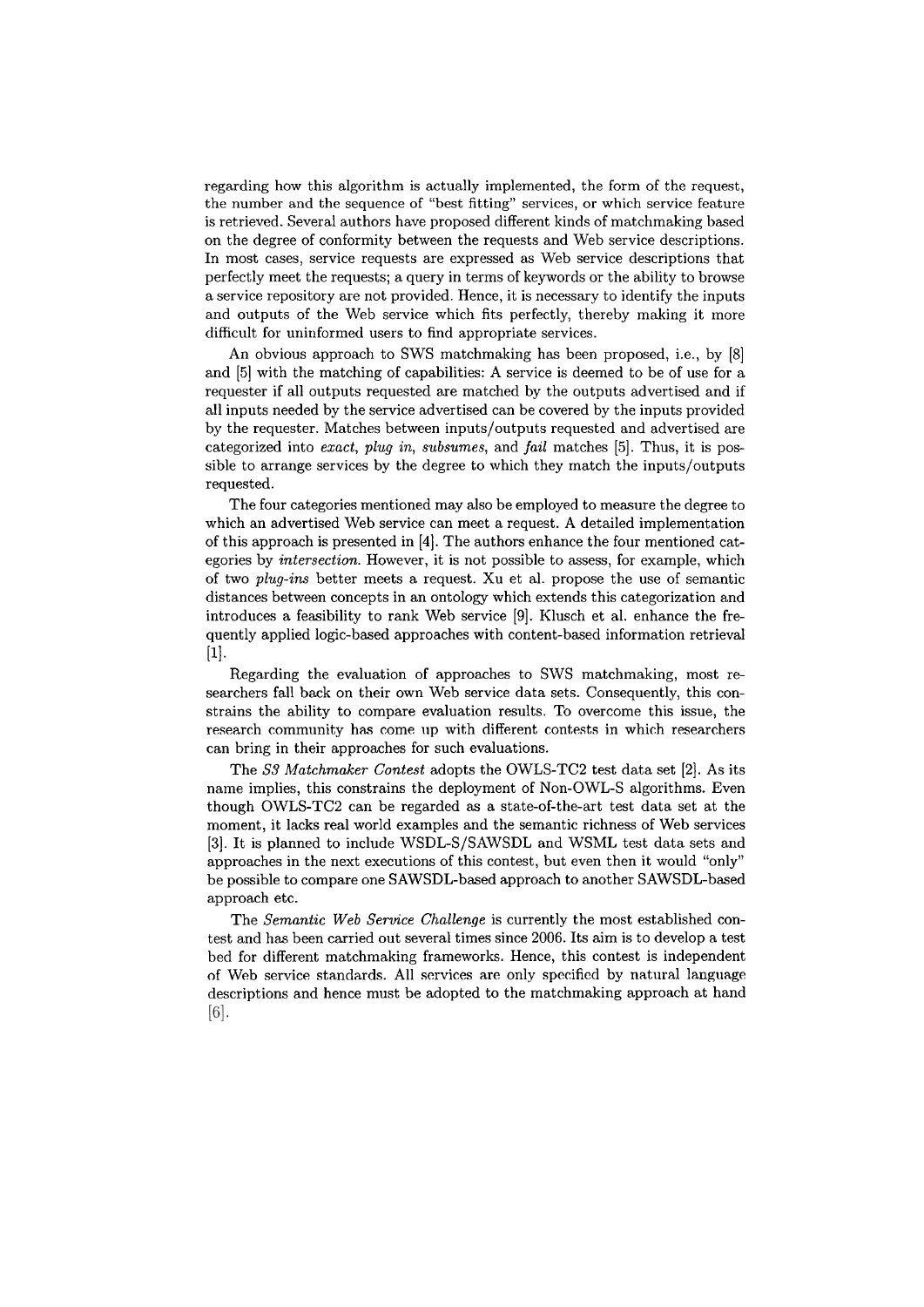## **3 Expected** Contributions

The contributions of my thesis include both an evaluation workbench that covers the issues regarding evaluation approaches currently used and the evaluation of a heuristic-based algorithm for SWS matchmaking.

The approaches presented to SWS matchmaking evaluation lack at least one of the following issues (a detailed discussion of the pros and cons of these contests is presented in **[3]):** 

- Lack of real world example Web services
- A too small set of Web services
- Some meaningfiil evaluation criteria are not examined
- Limitation to one Web service standard
- Results are often not published in detail, i.e., the actual retrieval results per query etc. are missing in the concerned publications
- Degree of matching is only of subordinated importance

While it is very difficult to address the first two issues without contributions from a large community, it is possible to counter the remaining problems. Hence, the implementation of the workbench in my thesis is based upon the following principles:

- Provision of a Web-based workbench for SWS matchmaking algorithms which can be used by the research community.
- Requests may be expressed in different Web service languages.
- Answer sets are not constrained by the language of existing Web services.

It must be noted that it should not and cannot be the aim of the proposed workbench to replace the well-established contests mentioned above. Quite on the contrary, the goal is to provide researchers with another possibility to evaluate SWS matchmaking algorithms, especially the approaches to SWS matchrnaking in our working group.

Current approaches to SWS matchmaking which do not take their performance into account are hardly feasible in dynamic real-time scenarios due to the large number of potential Web services involved. This is especially complicated if a workflow has to be replanned at runtime. In such a case the computation time of a composition becomes crucial. Hence, it is necessary to find the appropriate Web services in a very short period of time. Replanning at runtime becomes necessary, if the Web services chosen at design time are not available anymore. Obviously, a service consumer is not willing to wait for the transaction of a predefined functionality or workflow. Thus, it is necessary to identify and make use of other possibilities to minimize the retrieval time for Web services.

This leads to an optimization problem based on the objective function and constrains which have to identified. Instead of using time-consuming linear integer programming, I propose the usage of heuristics in order to minimize computation time.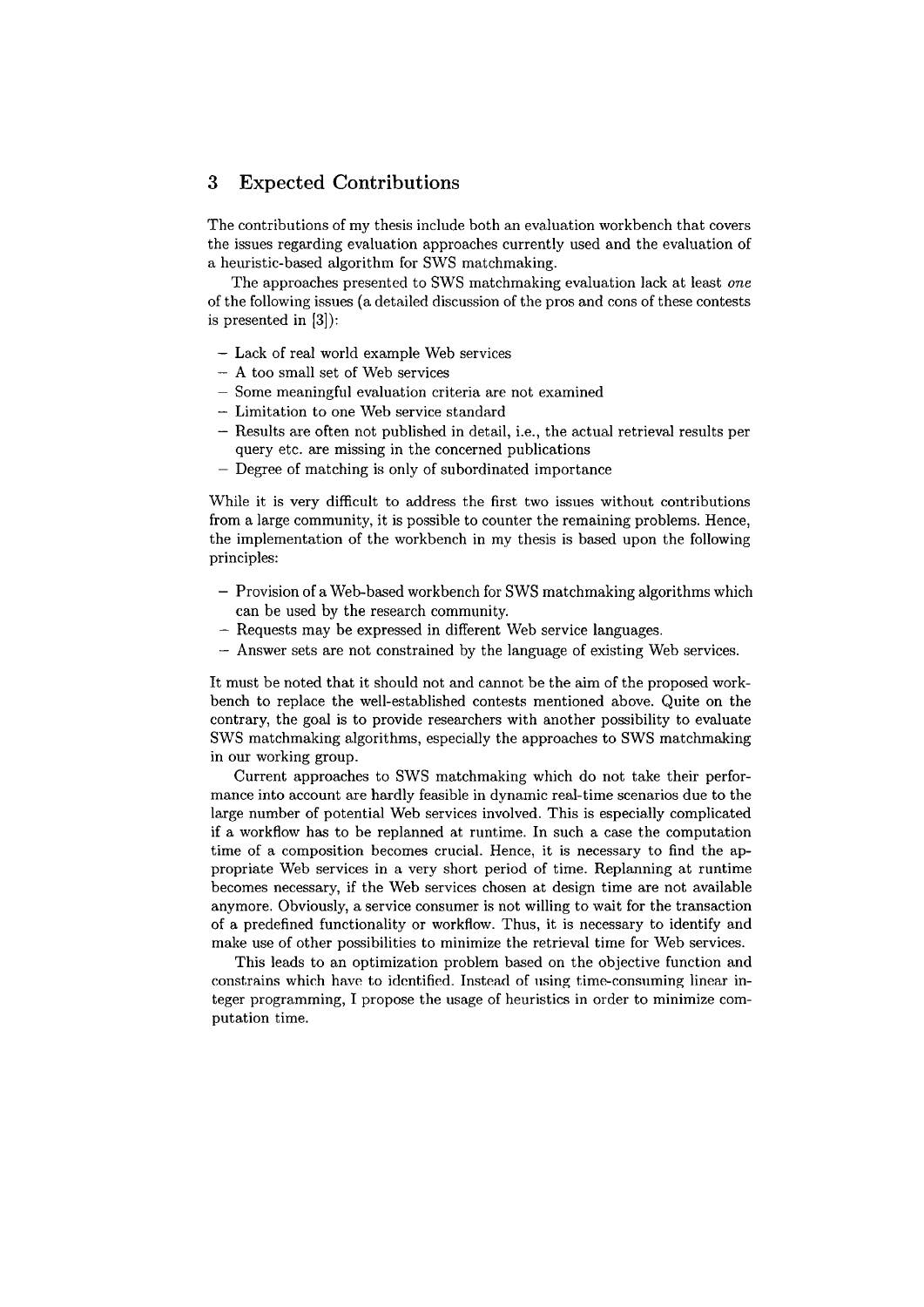

**Fig.** 1. Overview of Evaluation Workhench SEM.KOM

#### **4 Next Steps**

A prototypical implementation of the evaluation workbench has already been carried out in SEM.KOM (cp. Fig. 1 and [7]). Although the capabilities of this workbench are permanently enhanced, we have not yet implemented all possible features of SEM.KOM. In particular, it is necessary to include more retrieval approaches and Web service standards.

Currently, the components illustrated in Fig. 1 have been realized as follows:

- The request wrapper uses a RDF/XML format to convert the service request into a comparable format. It is possible to use a keyword-based search or to post the request in terms of a complete OWL-S description. The Jena Semantic Web Framework (version 2.5.4) is used to read and write RDFand OWL-statements. In order to parse OWL-S, we use OWL-S API 1.1.0 beta (http : **//www** . **mindswap** . **org).**
- It is possible to choose from two approaches of SWS retrieval (matching engines): the implementation of either logic-based reasoning **as** presented in [8] or keyword-based search. A combination of these approaches is also provided.
- The *service repository* is available in the form of files in a directory and can be accessed via an interface which wraps all the services advertised. At the moment, we are deploying OWLS-TC (version 2.2 [2]) as the dataset for testing.
- The result monitor provides the quality metrics precision, recall, F1 score and average query response time and stores them and all corresponding metadata.